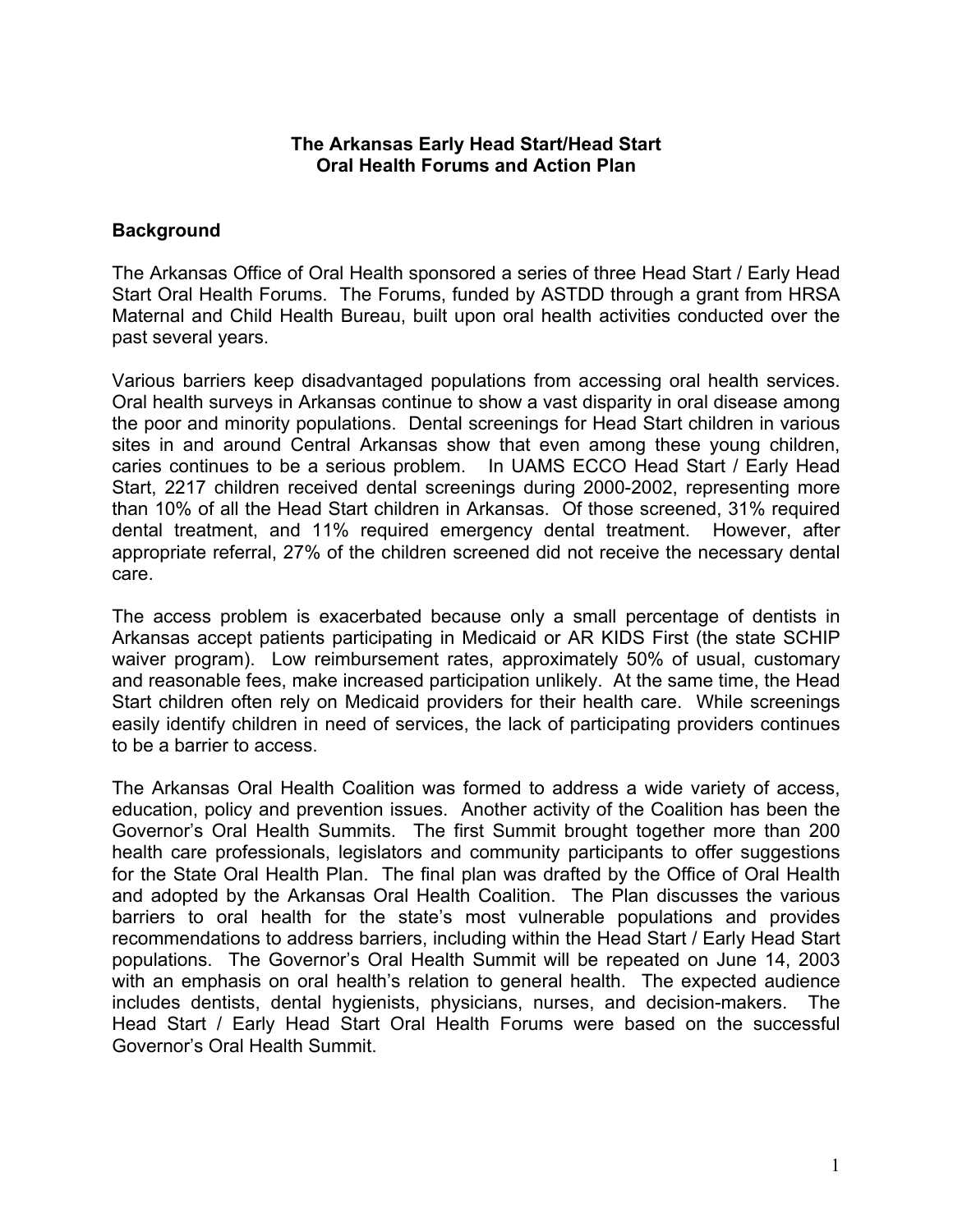## **The Forum Planning Process**

The core planning group included the Office of Oral Health of the Arkansas Department of Health, the Arkansas Head Start Association, the Arkansas Head Start Collaboration Project, and four of the state's Head Start agencies. Local cooperating agencies were UAMS ECCO Head Start / Early Head Start (Little Rock, AR); Child Development Incorporated Head Start / Early Head Start (Russellville, AR); Jefferson Comprehensive Care System, Inc. Head Start (Pine Bluff, AR); and North Central Arkansas Development Council (Batesville, AR) The planning group began meeting in May of 2002 and developed initial goals and a draft forum agenda. Strategies for the forums were developed in a collaborative process involving each of the planning group's agencies.

Forum planning began in early June of 2002. Because of many commitments tied to the legislative session starting on January 13, 2003, the planning committee elected to hold the forums before the start of the session. The forums were held during November of 2002.

Registration materials (Appendix A) were developed and mailed by the Office of Oral Health. Head Start agencies forwarded the materials to interested Head Start parents and community leaders. Registrations were processed by the Office of Oral Health in cooperation with the Arkansas Head Start Collaboration Project. The Collaboration Project served as the fiscal agent for the Forums and provided travel stipends to qualifying parents.

## **Methods to Develop an Action Plan**

The Forum Planning Committee developed a basic agenda for each the three forums with special emphasis on engaging community leaders and Head Start / Early Head Start parents. The agenda included plenary sessions for attendees, followed by open facilitated discussion sessions meant to identify barriers, objectives and goals to improve oral health in the Head Start population.

The agenda was developed to provide maximum participation from Head Start staff and parents. A schedule of 10:00 AM to 2:30 PM was deemed more than adequate for the presentations and discussions and would allow parents to attend without interference to their children's schedules.

To facilitate forum attendance by a diverse audience, forum planners decided to conduct all forums outside the major metropolitan area of Central Arkansas. Because Head Start parents may have limited resources to travel to the forums, forum invitations included application for travel stipends. Locations were identified that provided adequate facilities for each session and allowed easy access from around the state.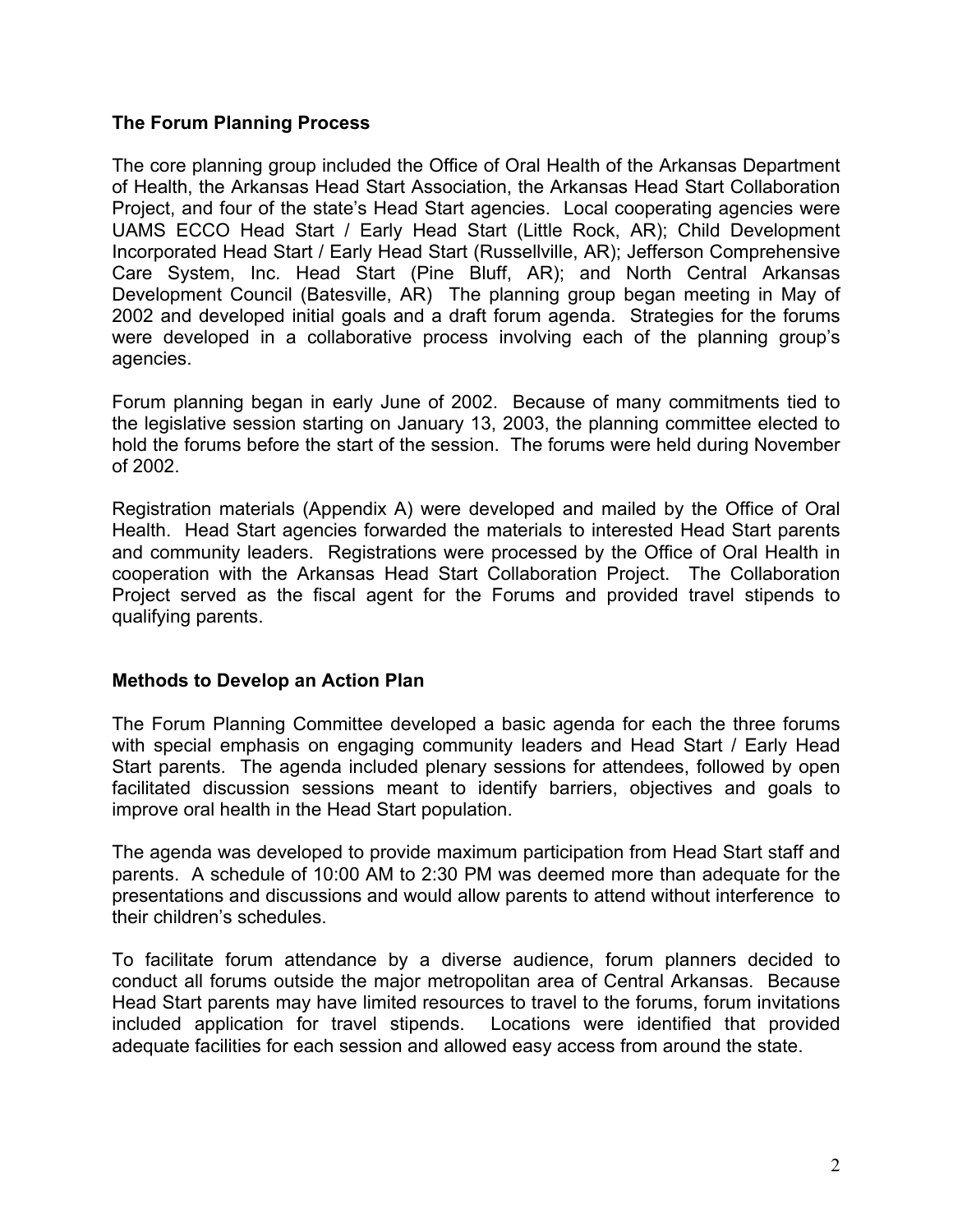Dates and locations:

| November 18, 2002 | Russellville, Arkansas |
|-------------------|------------------------|
| November 19, 2002 | Batesville, Arkansas   |
| November 20, 2002 | Pine Bluff, Arkansas   |

Agenda:

| $9:30 - 10:00$ AM   | Registration                                    |
|---------------------|-------------------------------------------------|
| $10:00 - 10:15$     | Welcome and Introductions                       |
| $10:15 - 10:45$     | Head Start, its Mission and our Children        |
| $10:45 - 11:30$     | Oral Health in Arkansas, Barriers and Solutions |
| 11:30 AM - 12:15 PM | Presentations from local parents and providers  |
| $12:15 - 12:45$     | Lunch                                           |
| $12.45 - 1.45$      | Facilitated small group discussions             |
| $1:45 - 2:15$       | Report from breakout sessions                   |
| $2:15 - 2:30$       | <b>Closing comments</b>                         |

Early experience showed that the size of the audiences made breakout sessions unnecessary. The facilitated discussion portion of each afternoon was conducted with all participants and proved to be most beneficial. Free flow of ideas was assured in this setting.

### **Invitees and Participants**

Members of the Arkansas Oral Health Coalition helped with meeting arrangements and identified potential invitees. Plenary session speakers came from the Coalition members and sessions included presentations from local parents and providers. The local Head Start agencies across the state helped identify the invitees from communities, Head Start parent groups, and local health care providers.

Meeting planners intended that the forum attendees would be as diverse as the populations served by Head Start. Local Head Start agencies identified parents and health care professionals within their own communities.

To maximize input from attendees, each of the three forums was limited to no more than 30-35 attendees for a total of 54 parents, 7 speakers and 14 Head Start staff participants.

## **Funding**

| Total amount requested from ASTDD | \$5,000.00 |
|-----------------------------------|------------|
| Received from ASTDD               | \$5,000.00 |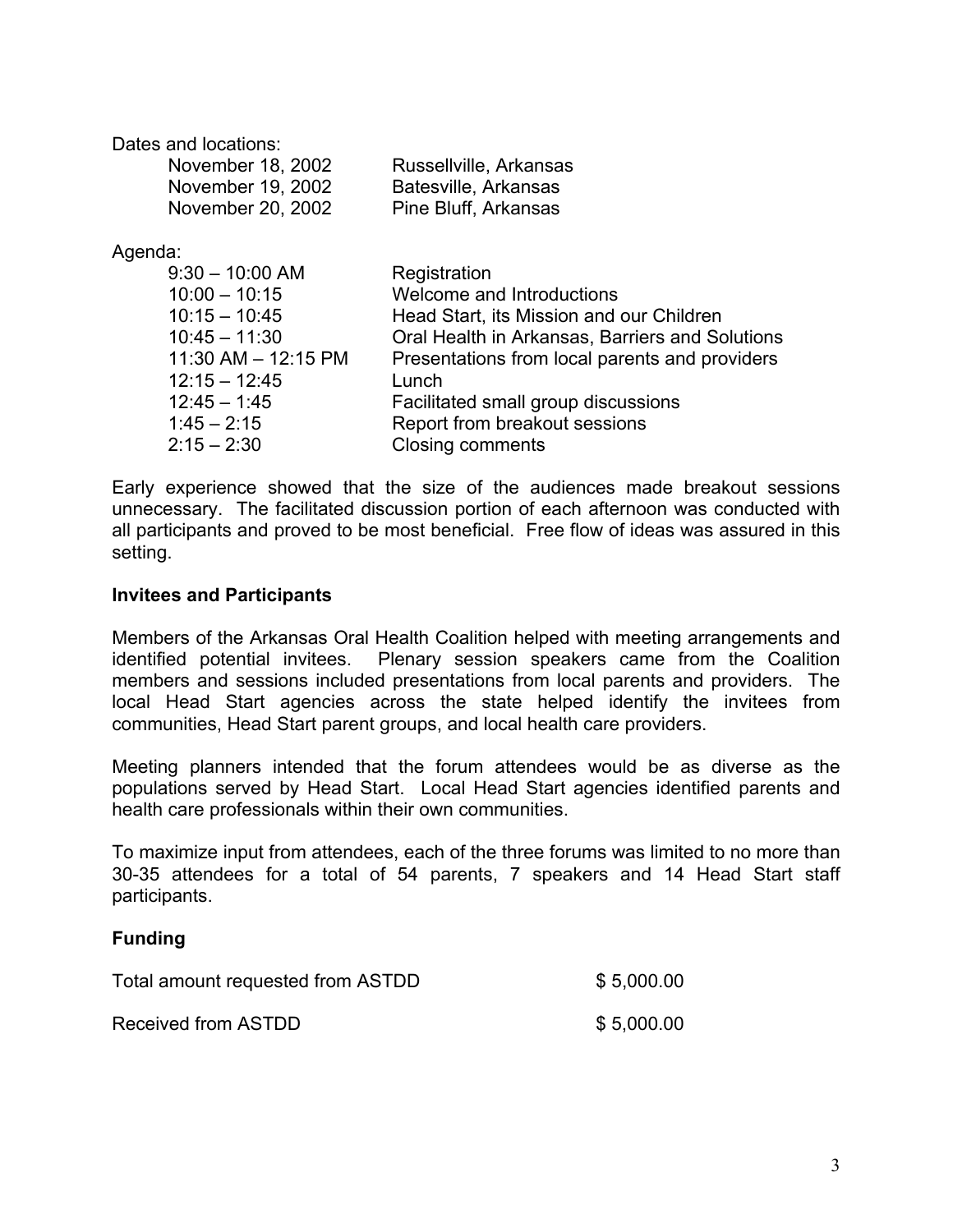| <b>Budget</b>                                                                                                                                                                                                                          | <b>Proposed</b> | <b>Actual</b> |
|----------------------------------------------------------------------------------------------------------------------------------------------------------------------------------------------------------------------------------------|-----------------|---------------|
| Forum announcement printing and mailing,<br>preparation and dissemination of the Action Plan<br>in-kind contribution from the Office of Oral Health                                                                                    | \$1,500.00      | \$1,500.00    |
| Plenary session speakers' transportation,<br>in-kind contributions from the Office of Oral<br>Health, BHM International, Inc, the Arkansas<br><b>Head Start Association and Arkansas</b>                                               |                 |               |
| <b>Head Start Collaboration Project</b>                                                                                                                                                                                                | \$600.00        | \$600.00      |
| Local speaker honoraria, 6 speakers @ \$100.00                                                                                                                                                                                         | \$600.00        | \$100.00      |
| Local arrangements, 3 forums @ \$500.00                                                                                                                                                                                                | \$1,500.00      | \$1,500.00    |
| Travel stipends for needy parents and community<br>representatives, 58 stipends @ \$50.00                                                                                                                                              | \$2,900.00      | \$1,100.00    |
| Facilitators for small group breakout sessions,<br>in-kind contributions from Office of Oral Health,<br>BHM International, Inc., the Arkansas Head<br><b>Start Association and Arkansas Head Start</b><br><b>Collaboration Project</b> | \$1,800.00      | \$1,800.00    |
|                                                                                                                                                                                                                                        |                 |               |
| Total in-kind contributions                                                                                                                                                                                                            | \$3,900.00      | \$3,900.00    |
| Development of CD-ROM                                                                                                                                                                                                                  |                 | \$2,700.00    |
| <b>Total from ASTDD grant</b>                                                                                                                                                                                                          | \$5,000.00      | \$5,000.00    |

## **Evaluation**

A structured evaluation instrument (Appendix B) was used at the completion of each forum. All attendees were asked to evaluate both the plenary and discussion portion of the forum. Overall, all attendees scored every portion of the forum as either good or excellent. The compilation of the evaluations is included in Appendix C.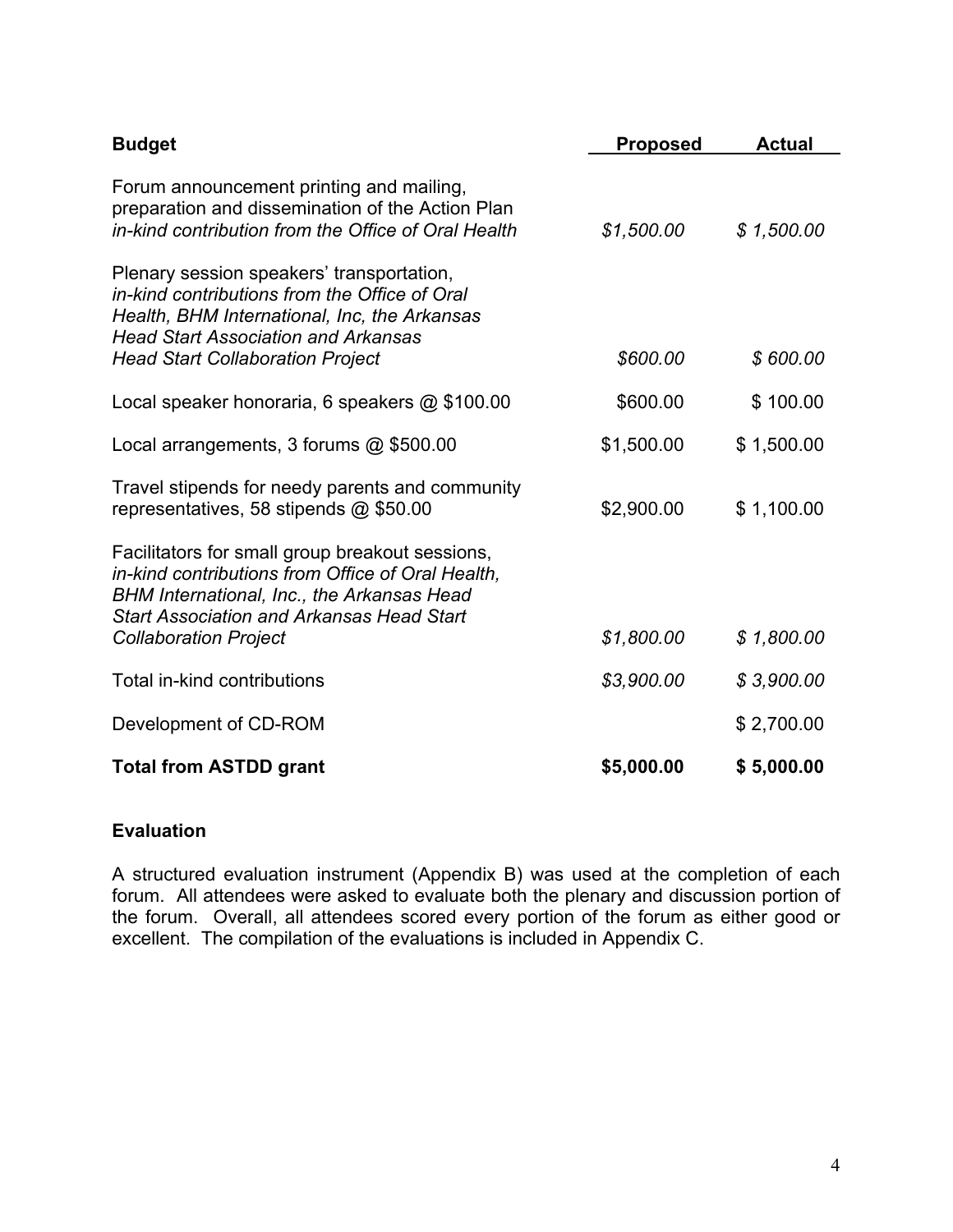# **Arkansas Head Start / Early Head Start Oral Health**

## **Identified Barriers and Solutions - Action Plan**

Open discussion at each forum identified numerous barriers to optimum oral health for the Head Start population. Attendees also identified potential solutions to these barriers and action steps to accomplish the goals. The Office of Oral Health, with input from the Arkansas Oral Health Coalition, has developed the final version of the Action Plan and submits it to ASTDD.

Implementation of the Action Plan will require extensive efforts by the Head Start agencies and Oral Health Coalition members. In addition, the Action Plan may require requests for funding from the Legislature during the 2003 session or in later biennium sessions. However, the agencies and organizations involved are committed to the success of the Action Plan.

### **Barriers**

Identified barriers and solutions from the three forums were similar and are combined into a single listing.

- Individuals sometimes lack personal responsibility or need to change oral health behaviors.
- Few dentists treat patients in the Head Start / Early Head Start age ranges.
- Some participating dentists will not see children after they leave Head Start.
- Head Start children, their siblings and their parents in many cases do not have a dental home.
- Head Start families and staff seldom have dental insurance coverage.
- Auxiliaries are not utilized to their full capacity .
- Parents lack education on oral health and have insufficient background on primary prevention issues such as fluoridation.
- Parents have little knowledge of local resources.
- Parents and older siblings not enrolled in Medicaid also lack access to dental care.
- Dentists sometimes want cash up front for treatment.
- Head Start staff and parents have little information on the prevention of child abuse and other forms of family violence.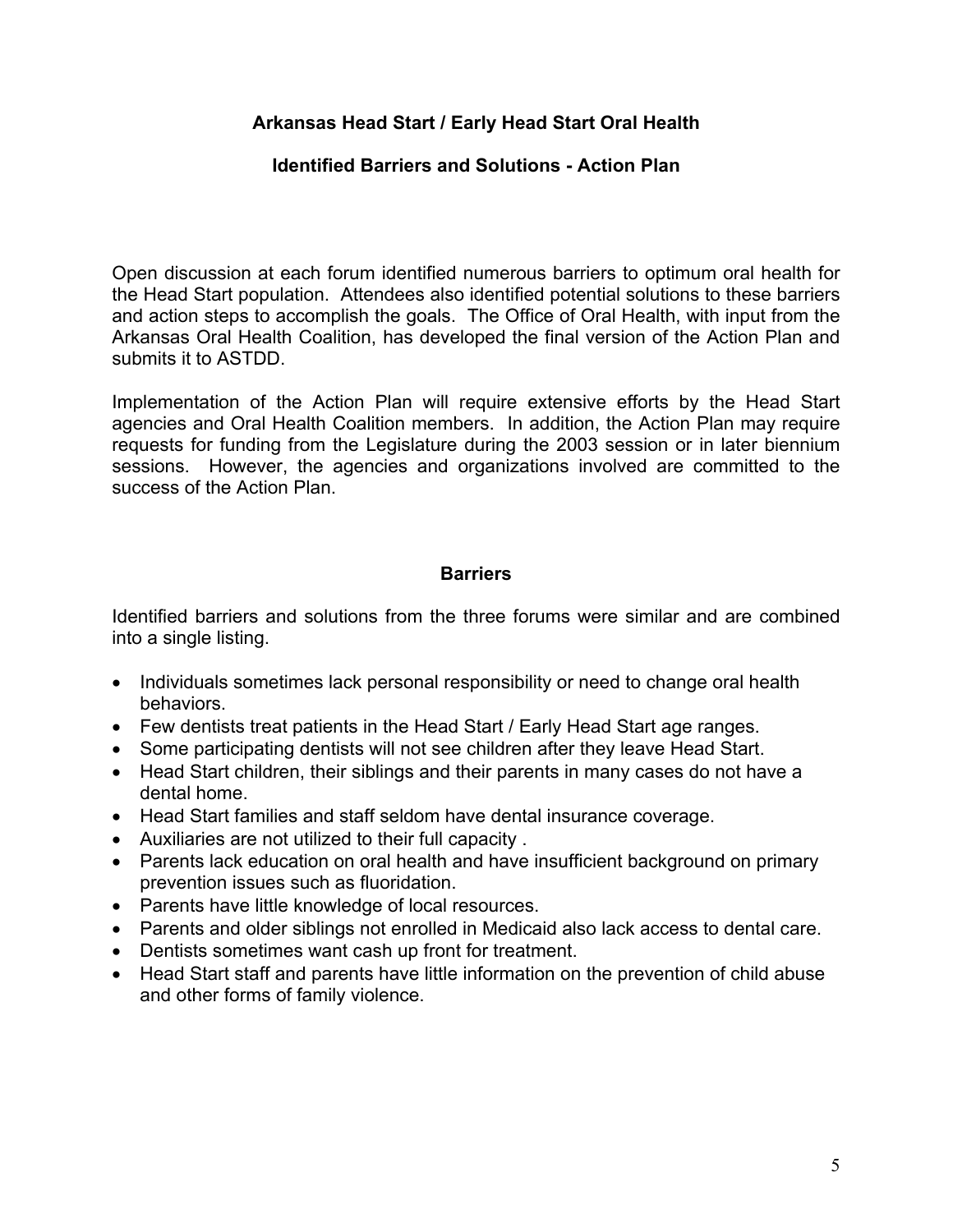# **Action Plan**

Goal #1: Increase access to care through advocacy

Action Steps:

- 1. Head Start parents will advocate for increased funding of Medicaid.
	- a. Appropriate members of the Arkansas Oral Health Coalition will assist Head Start advocates in drafting letters to decision-makers for increased funding for Medicaid.
	- b. The Arkansas Head Start Association will provide a list of legislators and their contact information to Head Start parents.
	- c. The Arkansas Head Start Association will encourage Head Start parents to develop an ongoing relationship with their own legislators.
	- d. Head Start parents will advocate for increased funding of ARKids A and B, by contacting Governor Mike Huckabee and members of the Arkansas General Assembly.
- 2. Head Start parents will advocate with the dental board to expand the scope of practice for dental hygienists to perform screenings, apply dental sealants, and administer fluoride mouthrinse under general supervision
- 3. Head Start parents and Head Start staff will lobby insurance companies for a dental insurance package for parents and staff
- 4. Head Start parents and staff will advocate with the Arkansas Department of Education for school nurses to inquire if entering students have had a dental examination.
- 5. Head Start agencies will work with the Arkansas State Dental Association and the Arkansas Medical, Dental and Pharmaceutical Association to create a system for dental treatment payment plans.
- Goal #2: Increase understanding of oral health and the role of Head Start for Head Start parents, Head Start staff members and the dental community.
	- 1. The Arkansas Office of Oral Health will provide materials to Head Start groups to increase awareness about maternal transmission of caries-causing bacteria.
	- 2. The Arkansas Office of Oral Health will provide materials to Head Start groups to increase awareness about fluorides and fluoridation.
		- a. The Arkansas Office of Oral Health will pursue production of a CD-ROM with information on various aspects of oral health literacy, including oral hygiene, fluoridation, fluoride supplements, maternal transmission, and website links for oral health information. The CD-ROM will also include appropriate Power Point presentations for educating staff, parents, dentists and communities on both oral health and Head Start.
	- 3. The Arkansas Oral Health Coalition will approach Delta Dental Plan of Arkansas to make the "Teeth on the Go" educational program available, at no charge, to Head Start agencies.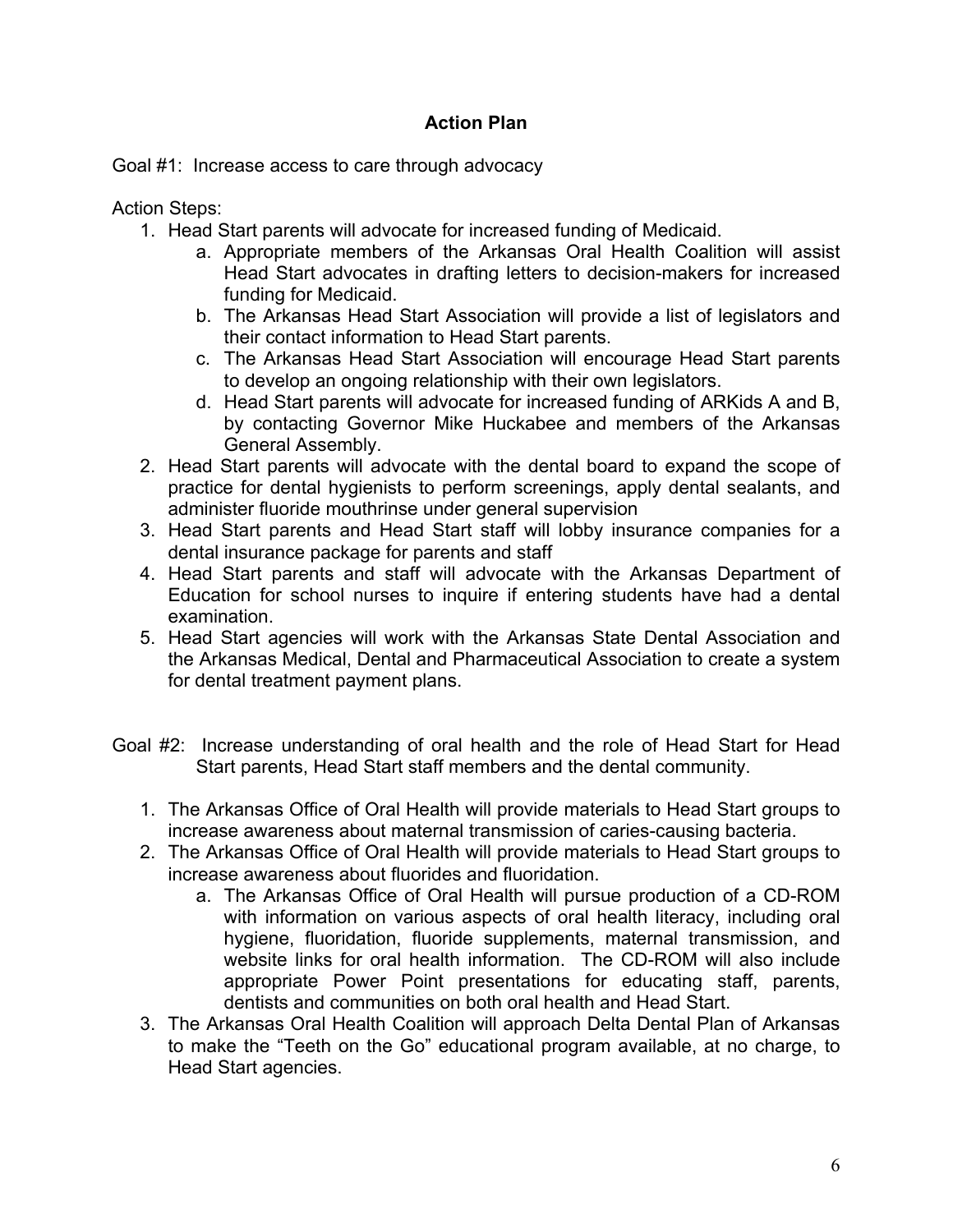- 4. The Arkansas Oral Health Coalition will work with various organizations and agencies to ensure that appropriate oral health education materials are provided in both Spanish and English.
- 5. Head Start agencies will provide Head Start parents with American Dental Association educational materials on early childhood caries and oral hygiene.
- 6. The Arkansas Oral Health Coalition will pursue funding for research to show whether children who participate in Head Start enter adult life with better oral health.
- 7. The Arkansas Head Start Association will provide information to Head Start agencies and parents on access to care through the Community Health Center (CHC) system and how to create a CHC in their communities.
- Goal #3: Increase awareness of community water fluoridation among Head Start parents and staff.
	- 1. The Arkansas Office of Oral Health will provide educational programs on community water fluoridation to Head Start agencies, the state Head Start conference and to the health specialists roundtable.
	- 2. The Arkansas Office of Oral Health will work with local Head Start agencies on new water fluoridation initiatives.
- Goal #4: Increase awareness of family violence prevention among Head Start staff and parents.
	- 1. The Arkansas Office of Oral Health will offer training on family violence prevention (including child abuse and neglect, intimate partner violence and elder abuse and neglect) for Head Start agencies across Arkansas.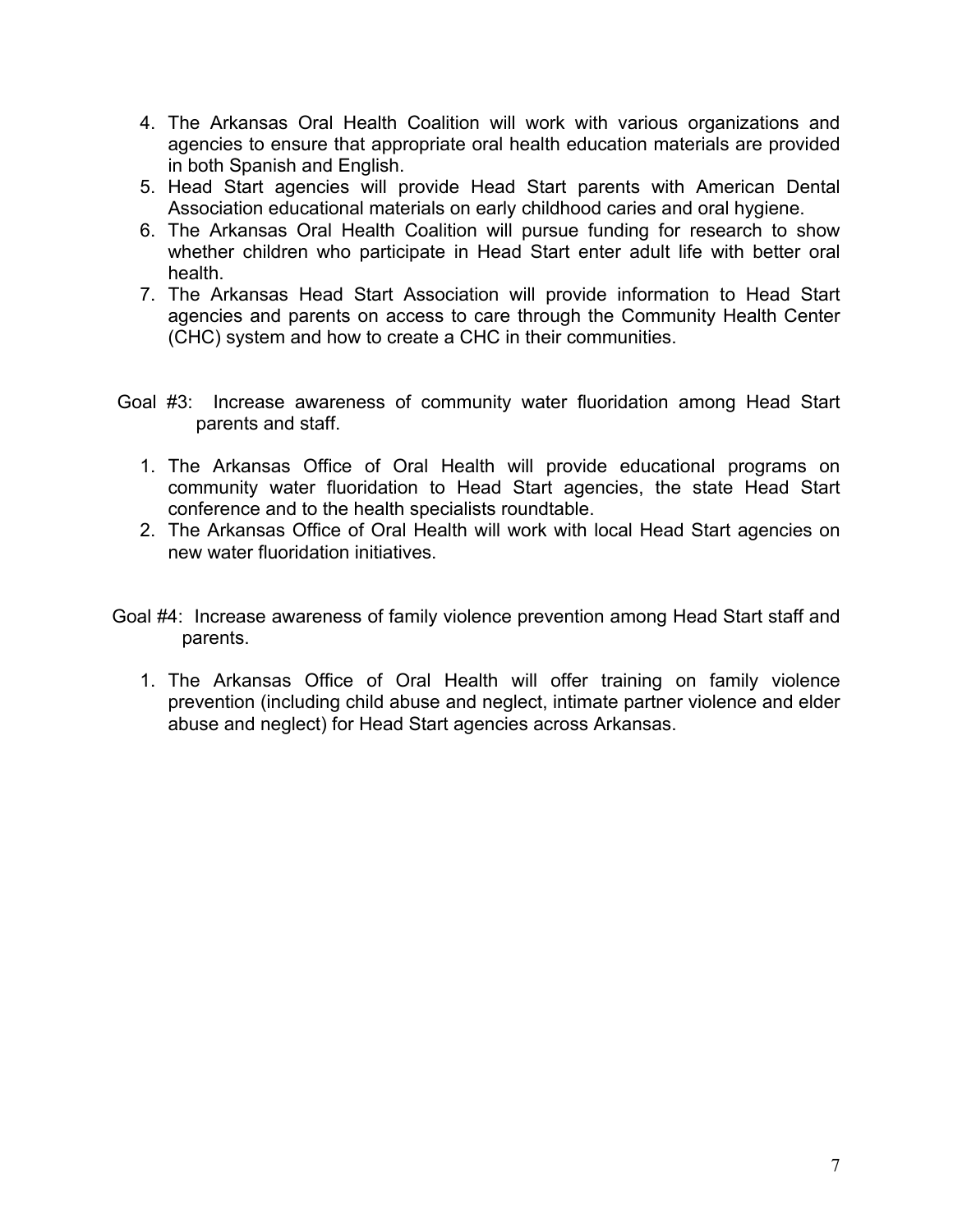8

# **Head Start / Early Head Start Oral Health Forums**

Arkansans have a wonderful opportunity to address oral health access for our children in Head Start and Early Head Start. Through a grant to the Office of Oral Health, the Association of State and Territorial Dental Directors is supporting a series of oral health forums across Arkansas. By involving communities, legislators and Head Start / Early Head Start parents, we will develop an action plan to address the oral health needs of our young children.

The grant allows you to attend one of these forums free of charge. For those parents that need help in attending the forum, we even have a limited number of \$50.00 stipends to help offset the cost for getting to the conference. No registration fee is required and lunch will be served.

Please take advantage of this unique opportunity. Complete the registration form from this brochure and send it in today. Attendance is limited and it's first come-first served. Register today. All registrants will be notified by mail. Take this opportunity to help your child's oral health and to give every child in Arkansas the opportunity to have a great smile. We hope to see you at one of the forums.

Sincerely,

Lynn Douglas Mouden, DDS, MPH Ann Patterson, Director Director, Office of Oral Health State Collaboration Project Arkansas Department of Health Arkansas Head Start Association

#### Dates and Locations

| November 18, 2002<br><b>Chambers Cafeteria East</b><br><b>Arkansas Tech University</b><br>Russellville, Arkansas | November 19, 2002<br>Ramada Inn<br>Highway 167 North<br>Batesville, Arkansas | November 20, 2002<br>Ramada Inn<br>2 Convention Center Plaza<br>Pine Bluff, Arkansas |
|------------------------------------------------------------------------------------------------------------------|------------------------------------------------------------------------------|--------------------------------------------------------------------------------------|
| If you have questions about the forums, please contact:<br>Karen Cook<br><b>Russellville</b><br>479-968-6493     | Paula McClellan<br><b>Batesville</b><br>870-793-3234                         | Dorothy Young<br>Pine Bluff<br>870-534-5913                                          |
|                                                                                                                  | Agenda (same at each location)                                               |                                                                                      |
| 9:30 AM - 10:00 AM<br>10:00 AM - 10:15 AM                                                                        | Registration<br>Welcome and Introductions                                    |                                                                                      |

|                     | .                                               |
|---------------------|-------------------------------------------------|
| 10:00 AM - 10:15 AM | Welcome and Introductions                       |
| 10:15 AM - 10:45 AM | Head Start, Its Mission and our Children        |
| 10:45 AM - 11:30 AM | Oral Health in Arkansas, Barriers and Solutions |
| 11:30 AM - 12:00 PM | Presentations from local providers and parents  |
| 12:00 PM - 12:45 PM | Lunch (provided)                                |
| 12:45 PM - 1:45 PM  | Small workgroups on proposed action plan        |
| 1:45 PM - 2:15 PM   | Reports from workgroups                         |
| 2:15 PM - 2:30 PM   | Closing comments                                |

**These forums are supported by a grant from the Association of State and Territorial Dental Directors. The forum steering committee enjoys representation from: Office of Oral Health, Arkansas Department of Health; Arkansas Head Start Association; Arkansas Head Start Collaboration Project; BHM International, Inc.; UAMS ECCO Head Start; Child Development, Inc.; North Central Arkansas Development Council; Jefferson Comprehensive Care Center, Inc.**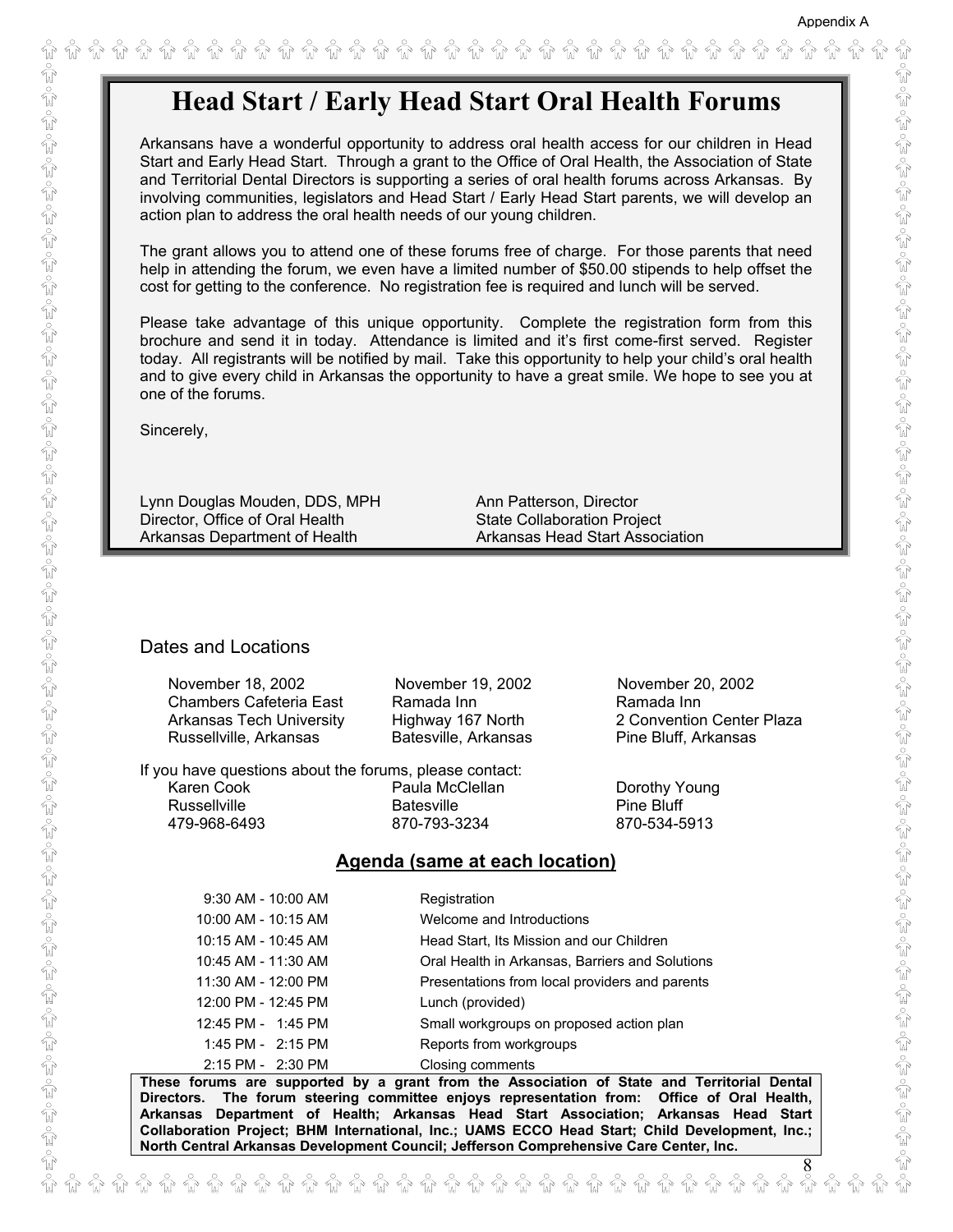|                                                    | (please print all information)                                                                                                            | Registration for the Arkansas Head Start / Early Head Start Oral Health Forum<br>Appendix C                                                                                 |
|----------------------------------------------------|-------------------------------------------------------------------------------------------------------------------------------------------|-----------------------------------------------------------------------------------------------------------------------------------------------------------------------------|
| Name:                                              |                                                                                                                                           |                                                                                                                                                                             |
| <b>Mailing address:</b>                            |                                                                                                                                           |                                                                                                                                                                             |
| City, State, Zip                                   |                                                                                                                                           |                                                                                                                                                                             |
| Russellville, Arkansas<br><b>November 18, 2002</b> | I wish to attend the oral health forum being held in:<br><b>Batesville, Arkansas</b><br><b>November 19, 2002</b>                          | <b>Pine Bluff, Arkansas</b><br>November, 20, 2002                                                                                                                           |
|                                                    | provided the \$50.00 stipend to help cover my travel expenses.                                                                            | I am the parent of a Head Start or Early Head Start child. Attendance at one of the<br>oral health forums will be impossible without financial support. I request that I be |
| <b>Signature</b>                                   |                                                                                                                                           | <b>Date</b>                                                                                                                                                                 |
| <b>Office of Oral Health</b>                       | Please mail the above registration form to:<br>Rhonda Sledge, RDH, MHSA<br>4815 W. Markham Street, Slot 41<br>Little Rock, Arkansas 72205 | or fax to:<br>Rhonda Sledge, RDH, MHSA<br>501-661-2055                                                                                                                      |
|                                                    |                                                                                                                                           |                                                                                                                                                                             |
|                                                    |                                                                                                                                           |                                                                                                                                                                             |
|                                                    |                                                                                                                                           |                                                                                                                                                                             |
|                                                    |                                                                                                                                           |                                                                                                                                                                             |